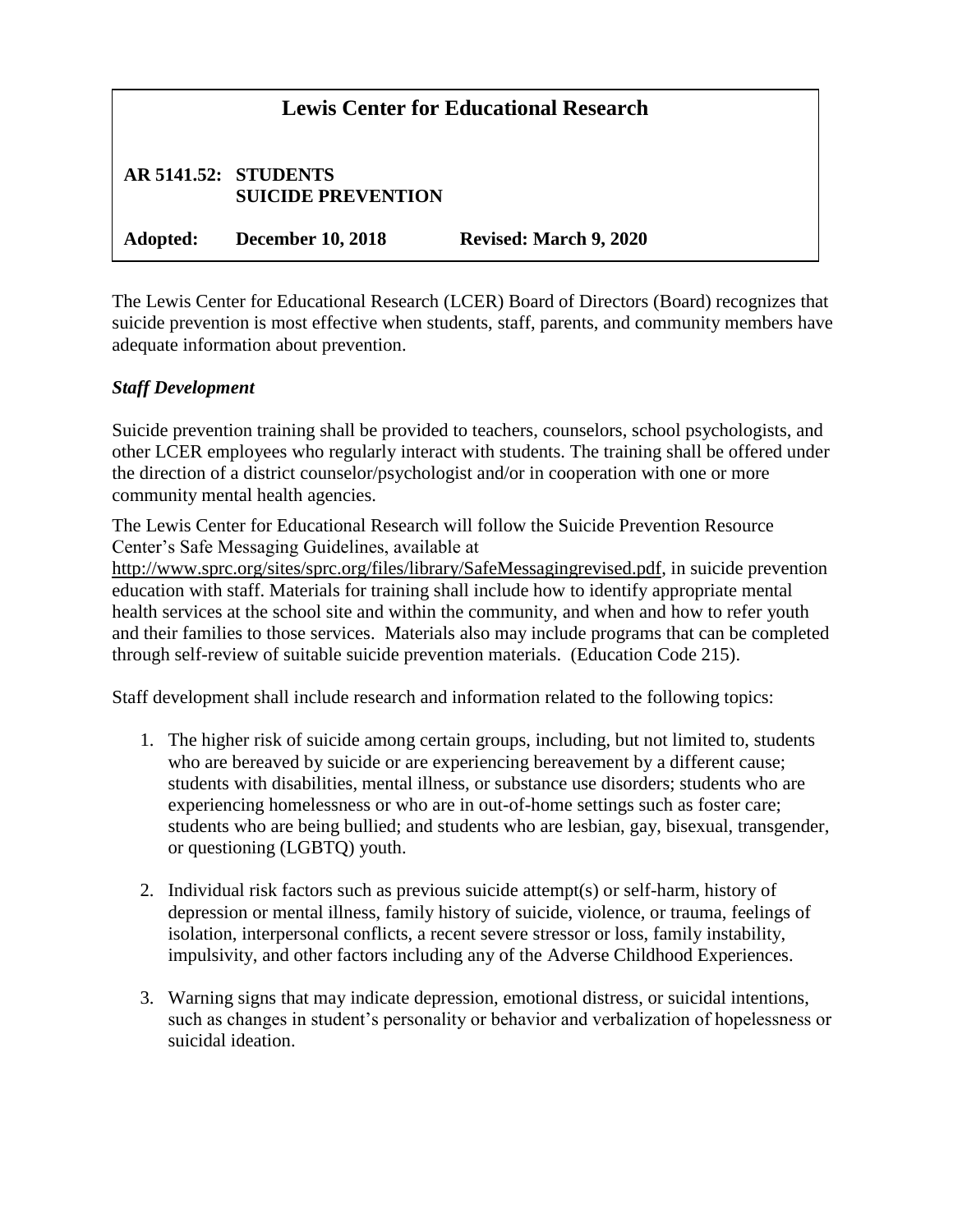- 4. The role of school personnel as a protective factor may help to decrease a person's suicide risk aiding in factors such as resiliency, problem-solving ability, access to mental health care and encouraging positive connections to peers, school, and community.
- 5. School and community resources and services, including resources and services that meet the specific need of high-risk groups.
- 6. District procedures for intervening when a student attempts, threatens, or discloses the desire to die by suicide.

## **Intervention**

Students shall be encouraged to notify a teacher, principal, counselor, or other adult when they are experiencing thoughts of suicide or when they suspect or have knowledge of another student's suicidal ideations. Each school site shall develop and maintain a *Student Support Team* that will provide direction to the remaining members of the team along with school staff of necessary protocols and procedures.

Every statement regarding suicidal ideation shall be taken seriously. Whenever a staff member suspects or has knowledge of a student's suicidal ideation, he/she shall promptly notify a school administrator or school counselor.

A school employee shall act only within the authorization and scope of his/her credential or license. An employee is not authorized to diagnose or treat mental illness unless he/she is specifically licensed and employed to do so.

Whenever schools establish a peer support system to provide support for students, peers shall receive training that includes identification of the warning signs of suicidal behavior and referral of a suicidal student to appropriate adults.

When a suicide attempt or threat is reported, the principal or designee shall ensure shall ensure student safety by taking the following actions as circumstances dictate:

- 1. Notifying law enforcement and/or other emergency assistance if a suicidal act is being actively threatened.
- 2. Immediately securing medical treatment and/or mental health services.
- 3. Keeping the student under continuous adult supervision until the parent/guardian and/or appropriate support agent or agency can be contact and has the opportunity to intervene.
- 4. Administration shall remove other students from the immediate area as soon as possible.

The principal, counselor, or principal's designee shall document the incident in writing, including the steps that the school took in response to the suicide attempt or threat.